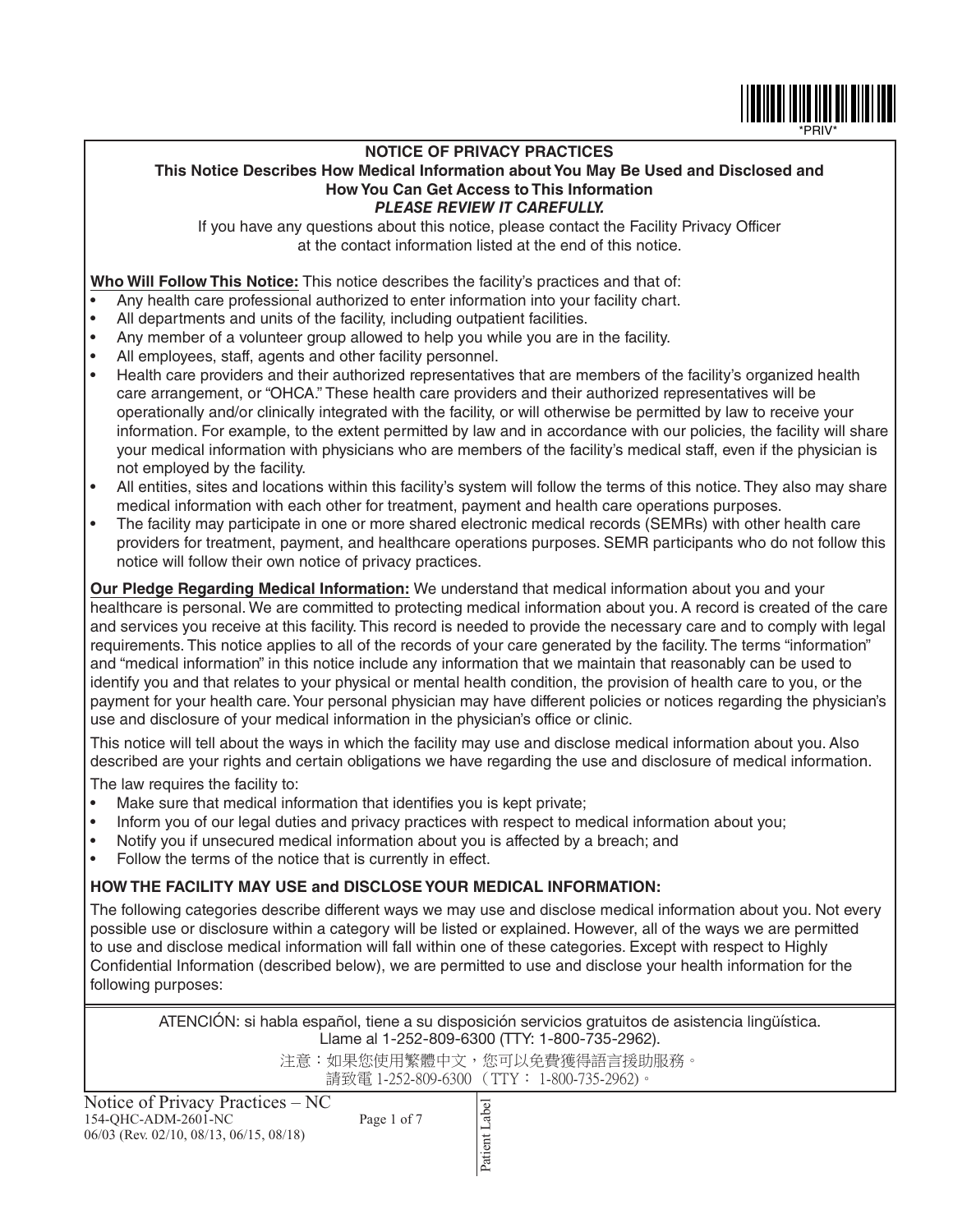• **Treatment.** Your medical information may be used to provide you with medical treatment or services. This medical information may be disclosed to physicians, nurses, technicians, and others involved in your care, including employees, contractors, volunteers, students and interns at the facility or outside the facility. This includes using and disclosing your information to treat your illness or injury, to contact you to provide appointment reminders or to give you information about treatment options or other health related benefits and services that may interest you.

For example: A physician treating you for a broken leg may need to know if you have diabetes because diabetes may slow the healing process. The physician may need to tell the dietitian about the diabetes so appropriate meals can be arranged. Different departments of the facility may also share medical information about you in order to coordinate your different needs, such as prescriptions, lab work and X-Rays. The facility also may disclose medical information about you to people outside the facility who may be involved in your medical care after you leave the facility, such as family members, home health agencies, and others who provide services that are part of your care.

• **Payment.** Your medical information may be used and disclosed so that the treatment and services received at the facility may be billed and payment may be collected from you, your insurance company and/or a third party.

For example: To the extent insurance will be responsible for reimbursing the facility for your care, the health plan or insurance company may need information about surgery you received at the facility so they can provide payment for the surgery. Information may also be given to someone who helps pay for your care. Your health plan or insurance company may also need information about a treatment you are going to receive to obtain prior approval or to determine whether they will cover the treatment.

Please note we will comply with your request not to disclose your health information to your health plan if the information relates solely to a healthcare item or service for which you have paid out of pocket and in full to us. This restriction does not apply to the use or disclosure of your health information for your medical treatment.

• **Health Care Operations.** Your medical information may be used and disclosed for purposes of furthering day-to-day facility operations. These uses and disclosures are necessary to run the facility and to monitor the quality of care our patients receive.

For example: Subject to any limitations described in this notice, your medical information may be:

- 1. Reviewed to evaluate the treatment and services performed by our staff in caring for you, including peer review bodies or accreditation organizations.
- 2. Combined with that of other facility patients to decide what additional services the facility should offer, what services are not needed, and whether certain new treatments are effective.
- 3. Disclosed to physicians, nurses, technicians, and students for review and learning purposes.
- 4. Disclosed to accountants, attorneys, consultants, and others to make sure we comply with applicable laws.
- 5. Combined with information from other facilities to compare how we are doing and see where we can improve the care and services offered. Information that identifies you in this set of medical information may be removed so others may use it to study health care and health care delivery without knowing who the specific patients are.
- **Organized Health Care Arrangement:** The covered entities participating in an OHCA with the facility will share protected health information with each other, as necessary to carry out treatment, payment, or health care operations relating to the OHCA.
- **Limited Data Sets and De-identified Information:** We may use or disclose medical information about you after certain identifiers are removed such as name, address, phone number, medical record number, etc., as permitted by law.
- **Census Information:** Limited information about you may be used in the census report or patient directory while you are a patient at the facility. This information may include your name, location in the facility, and general

ATENCIÓN: si habla español, tiene a su disposición servicios gratuitos de asistencia lingüística. Llame al 1-252-809-6300 (TTY: 1-800-735-2962).

> 注意:如果您使用繁體中文,您可以免費獲得語言援助服務。 請致電 1-252-809-6300 (TTY: 1-800-735-2962)。

Notice of Privacy Practices – NC 154-QHC-ADM-2601-NC Page 2 of 7 06/03 (Rev. 02/10, 08/13, 06/15, 08/18)

Patient Label Patient Label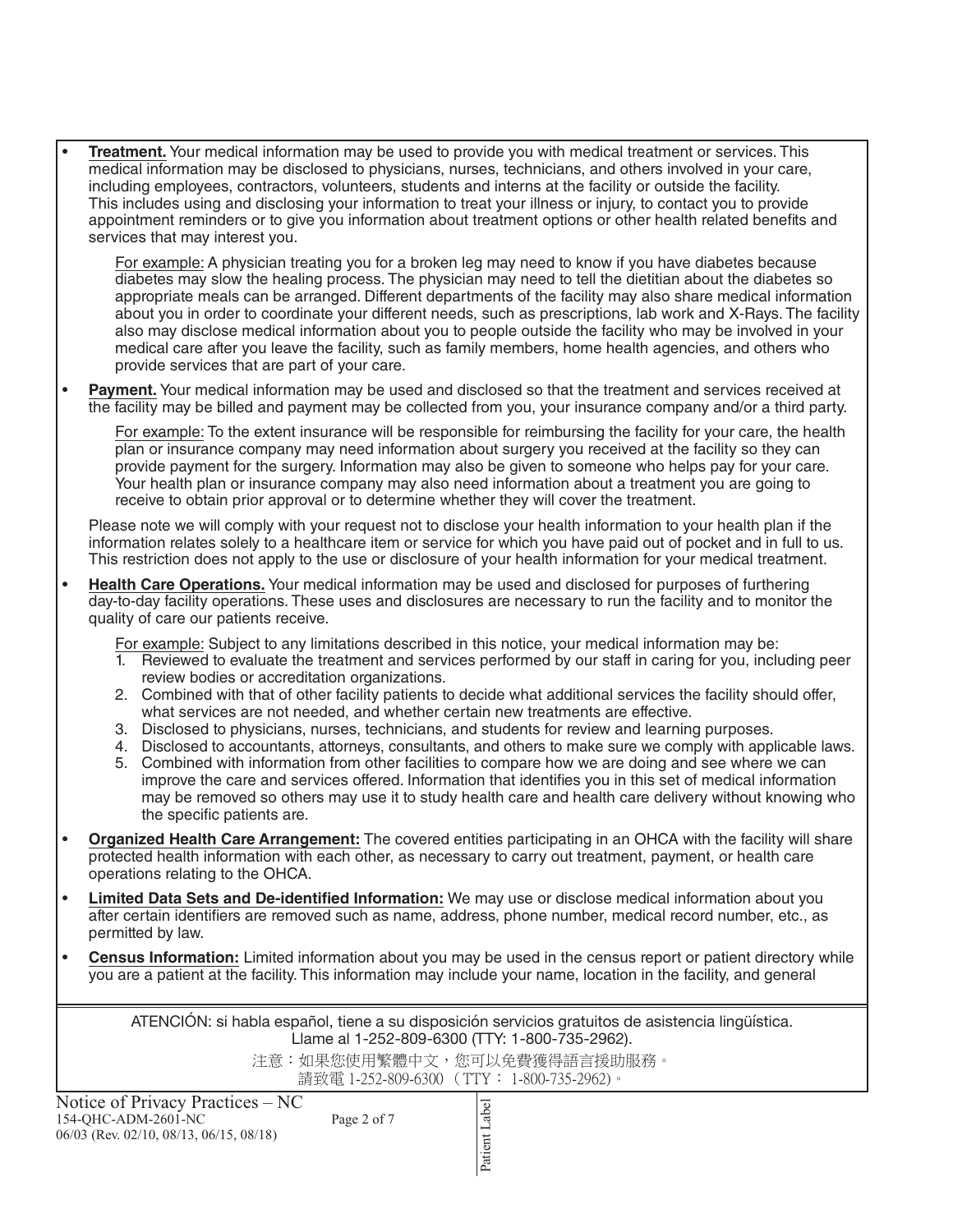condition. Additionally, your religious affiliation may be disclosed to members of the clergy. You may restrict or prohibit some or all of the uses or disclosures of this information through the census report or patient directory by notifying the Facility Privacy Officer or another hospital designated individual.

- **Individuals Involved in Your Care.** Under certain circumstances, we may share your medical information with a family member, guardian or other individuals involved in your care. They may also be told about your condition unless you have requested additional restrictions. In addition, your medical information may be disclosed to an entity assisting in a disaster relief effort so your family can be notified about your condition, status, and location. Additionally we may disclose medical information to a person or entity that will assist in notifying a patient's family member of the patient's location, general condition, or death.
- **Research.** Under certain circumstances, your medical information may be used and disclosed for research purposes. Federal law permits use of medical information for research purposes either with patient authorization or with approval by an Institutional Review Board or privacy board before any research study begins. In some situations, limited information may be used before approval of the research study to allow a researcher to determine feasibility of the research. Institutional Review Boards and privacy boards follow a special review process to protect patient privacy, safety, and welfare.
- **Marketing Activities.** We may, without obtaining your authorization and so long as we do not receive payment from a third party for doing so, 1) provide you with marketing materials in a face-to-face encounter, 2) give you a promotional gift of nominal value, or 3) tell you about our own health care products and services. We will ask your permission to use your medical information for any other marketing activities or for any disclosure which constitutes a sale of your medical information.
- **Fundraising.** We may, in some circumstances, perform fundraising activities to raise funds for the facility. You also have the right to opt out of receiving this type of communication.
- **Business Associates.** There are some services provided by the facility through contracts with business associates. For example, the copy service we use when making copies of your records may be a business associate. When these services are contracted, we may disclose medical information to our business associates so that they may perform the job we have asked them to do.
- **Participation in Health Information Exchanges.** We may participate in one or more health information exchanges (HIEs) and may electronically share your health information for treatment, payment and permitted healthcare operations purposes with other participants in the HIE – including entities that may not be listed under **"Who Will Follow This Notice"** on the first page of this notice. Depending on State law requirements, you may be asked to "opt-in" in order to share your information with HIEs, or you may be provided the opportunity to "opt-out" of HIE participation. HIEs allow your health care providers to efficiently access and use your pertinent medical information necessary for treatment and other lawful purposes. We will not share your information with an HIE unless both the HIE and its participants are subject to HIPAA's privacy and security requirements.
- **As Required by Law.** Your medical information will be disclosed when required to do so by federal, state, or local authorities, laws, rules and/or regulations.
- **Lawsuits and Disputes.** If you are involved in a lawsuit or a dispute, your medical information will be disclosed in response to a court or administrative order. We may also disclose your medical information in response to a subpoena, discovery request, or other lawful process when we are legally required to respond.
- **Law Enforcement.** Your medical information may be disclosed if requested by a law enforcement official:
	- 1. In response to a court order, subpoena, warrant, summons or similar process;
	- 2. To identify or locate a suspect, fugitive, material witness, or missing person;
	- 3. About the victim of a crime if, under certain limited circumstances, we are unable to obtain the person's agreement;

ATENCIÓN: si habla español, tiene a su disposición servicios gratuitos de asistencia lingüística. Llame al 1-252-809-6300 (TTY: 1-800-735-2962).

> 注意:如果您使用繁體中文,您可以免費獲得語言援助服務。 請致電 1-252-809-6300 (TTY: 1-800-735-2962)。

Notice of Privacy Practices – NC 154-QHC-ADM-2601-NC Page 3 of 7 06/03 (Rev. 02/10, 08/13, 06/15, 08/18)

Patient Label Patient Label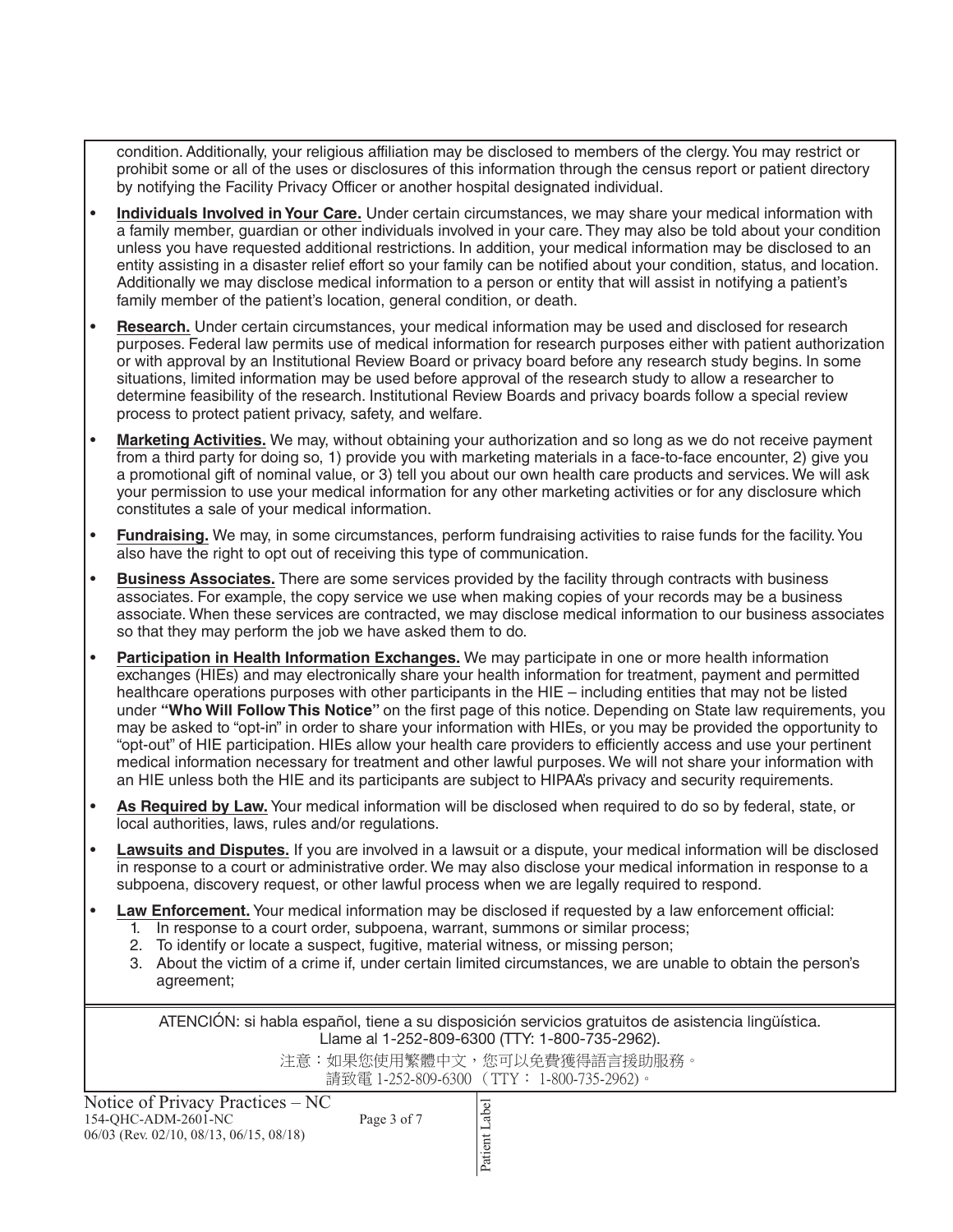- 4. About a death we believe may be the result of criminal conduct;
- 5. About criminal conduct on the facility's premises; or
- 6. In emergency circumstances to report a crime; the location of the crime or victims; or the identity, description or location of the person who committed the crime.
- **National Security and Intelligence Activities.** Your medical information will be released to authorized federal officials for intelligence, counterintelligence, and other national security activities authorized by law.
- **Protective Services for the President and Others.** Your medical information may be disclosed to authorized federal officials so they may provide protection to the President, other authorized persons or foreign heads of state or conduct special investigations.
- **Serious Threat to Health or Safety.** Your medical information may be used and disclosed when consistent with applicable law and ethical standards in order to prevent or lessen a serious and imminent threat to the health and safety of the public or a person. Any disclosure, however, would only be to someone able to lessen or prevent the threat.
- **Health Oversight Activities.** Your medical information may be disclosed to a health oversight facility for activities authorized by law. These oversight activities include, for example, audits, investigations, inspections, and licensure. These activities are necessary for the government to monitor the health care system, government programs, and compliance with civil rights laws.

# **SPECIAL SITUATIONS:**

- **Organ and Tissue Donation.** If you are an organ or tissue donor, your medical information may be released to organizations that handle organ procurement or organ, eye and tissue transplantation or to an organ donation bank, as necessary to facilitate organ or tissue donation and transplantation.
- **Medical Devices.** Your social security number and other required information will be released in accordance with federal laws and regulations to the manufacturer of any medical device(s) you have implanted or explanted during this hospitalization and to the Food and Drug Administration, if applicable. This information may be used to locate you should there be a need with regard to such medical device(s).
- **Military and Veterans.** If you are a member of the armed forces, your medical information may be released as required by military command authorities. If you are a member of the foreign military personnel, your medical information may be released to the appropriate foreign military authority.
- **Workers' Compensation.** If you seek treatment for a work-related illness or injury, we may disclose medical information in accordance with state-specific laws regarding workers' compensation claims or other similar programs, established by law, that provide benefits for work-related injuries or illness without regard to fault.
- **Public Health Activities.** Your medical information may be used and disclosed for public health activities. These activities generally include the following:
	- 1. To prevent or control disease, injury or disability;
	- 2. To report births and deaths;
	- 3. To report suspected child abuse or neglect;
	- 4. To report reactions to medications or problems with products;
	- 5. To notify people of recalls of products they may be using;
	- 6. To notify a person who may have been exposed to a disease or may be at risk for contracting or spreading a disease or condition;
	- 7. To notify the appropriate government authority if we believe a patient has been the victim of abuse, neglect or domestic violence. We will only make this disclosure if you agree or when required or authorized by law.

ATENCIÓN: si habla español, tiene a su disposición servicios gratuitos de asistencia lingüística. Llame al 1-252-809-6300 (TTY: 1-800-735-2962).

注意:如果您使用繁體中文,您可以免費獲得語言援助服務。

請致電 1-252-809-6300 (TTY: 1-800-735-2962)。

Patient Label

Patient Label

| Notice of Privacy Practices – NC          |             |
|-------------------------------------------|-------------|
| 154-OHC-ADM-2601-NC                       | Page 4 of 7 |
| $06/03$ (Rev. 02/10, 08/13, 06/15, 08/18) |             |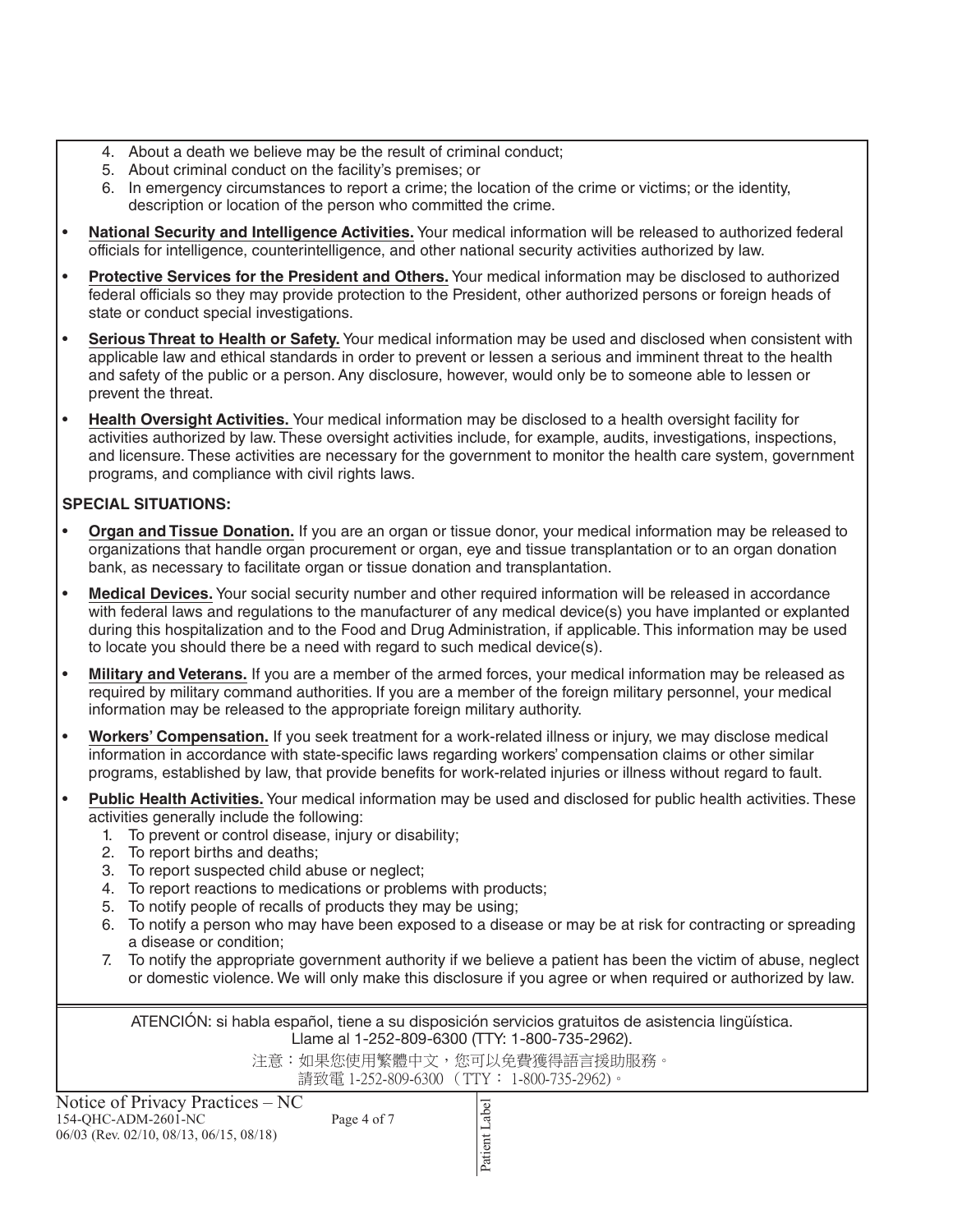- **Coroners, Medical Examiners, and Funeral Directors.** Your medical information may be released to a coroner or medical examiner. This may be necessary, for example, to identify a deceased person or determine the cause of death. We may also release medical information about patients of the facility to funeral directors as necessary to carry out their duties.
- **Inmates.** If you are an inmate of a correctional institution or under the custody of a law enforcement official, we may release medical information about you to the correctional institution or law enforcement official. This release would be necessary for the following reasons:
	- 1. For the institution to provide you with health care;
	- 2. To protect the health and safety of you and others;
	- 3. For the safety and security of the correctional institution.

## **HIGHLY CONFIDENTIAL INFORMATION:**

Federal and/or State law require special privacy protections for certain highly confidential information about you, including your health information that is maintained in psychotherapy notes. Similarly, Federal and/or State law may provide greater protections than HIPAA for the following types of information, in which case we will comply with the law that provides your information with the greatest protection and you with the greatest privacy rights: (1) mental health and developmental disabilities; (2) alcohol and drug abuse prevention, treatment and referral; (3) HIV/AIDS testing, diagnosis or treatment; (4) communicable diseases; (5) genetic testing; (6) child abuse and neglect; (7) domestic or elder abuse; and/or (8) sexual assault. In order for your highly confidential information to be disclosed for a purpose other than those permitted or required by law, your written authorization is required.

## **YOUR WRITTEN AUTHORIZATION**

We will first obtain your written authorization before using or disclosing your medical information for any purpose not described above, including disclosures that constitute the sale of protected health information or for marketing communications paid for by a third party (excluding refill reminders, which the law permits without your authorization). If you provide the facility permission to use or disclose your medical information, you may revoke that permission, in writing to the Facility Privacy Officer, at any time. If you revoke your permission, we will no longer use or disclose your medical information for the reasons covered in your written authorization. You understand that we are unable to take back any disclosures already made with your permission, and that we are required to retain our records of the care that the facility provided to you.

## **ADDITIONAL INFORMATION CONCERNING THIS NOTICE:**

- **Changes To This Notice.** We reserve the right to change this notice and make the revised or changed notice effective for medical information we already have about you as well as any information we receive in the future. The facility will post a current copy of the notice with the effective date. In addition, each time you register at, or are admitted to, the facility for treatment or health care services as an inpatient or outpatient, we will offer you a copy of the current notice in effect.
- **Complaints.** You will not be retaliated against for filing a complaint. If you believe your privacy rights have been violated, you may file a complaint with the facility and/or with the Secretary of the Department of Health and Human Services. Some States may allow you to file a complaint with State's Attorney General, Office of Consumer Affairs or other State agency as specified by applicable State law. To file a complaint with the facility, submit your complaint to the facility's Privacy Officer in writing at the address at the end of this notice. The facility's Privacy Officer can provide you with contact information for the Secretary of the Department of Health and Human Services as well as the State agency or agencies authorized to accept your complaints.

## **YOUR RIGHTS REGARDING YOUR MEDICAL INFORMATION**

You have the following rights regarding medical information the facility maintains about you: *\*\* NOTE: All Requests Must Be Submitted in Writing to the Facility Privacy Officer.*

> ATENCIÓN: si habla español, tiene a su disposición servicios gratuitos de asistencia lingüística. Llame al 1-252-809-6300 (TTY: 1-800-735-2962).

> > 注意:如果您使用繁體中文,您可以免費獲得語言援助服務。 請致電 1-252-809-6300 (TTY: 1-800-735-2962)。

Notice of Privacy Practices – NC 154-QHC-ADM-2601-NC Page 5 of 7 06/03 (Rev. 02/10, 08/13, 06/15, 08/18)

Patient Label Patient Label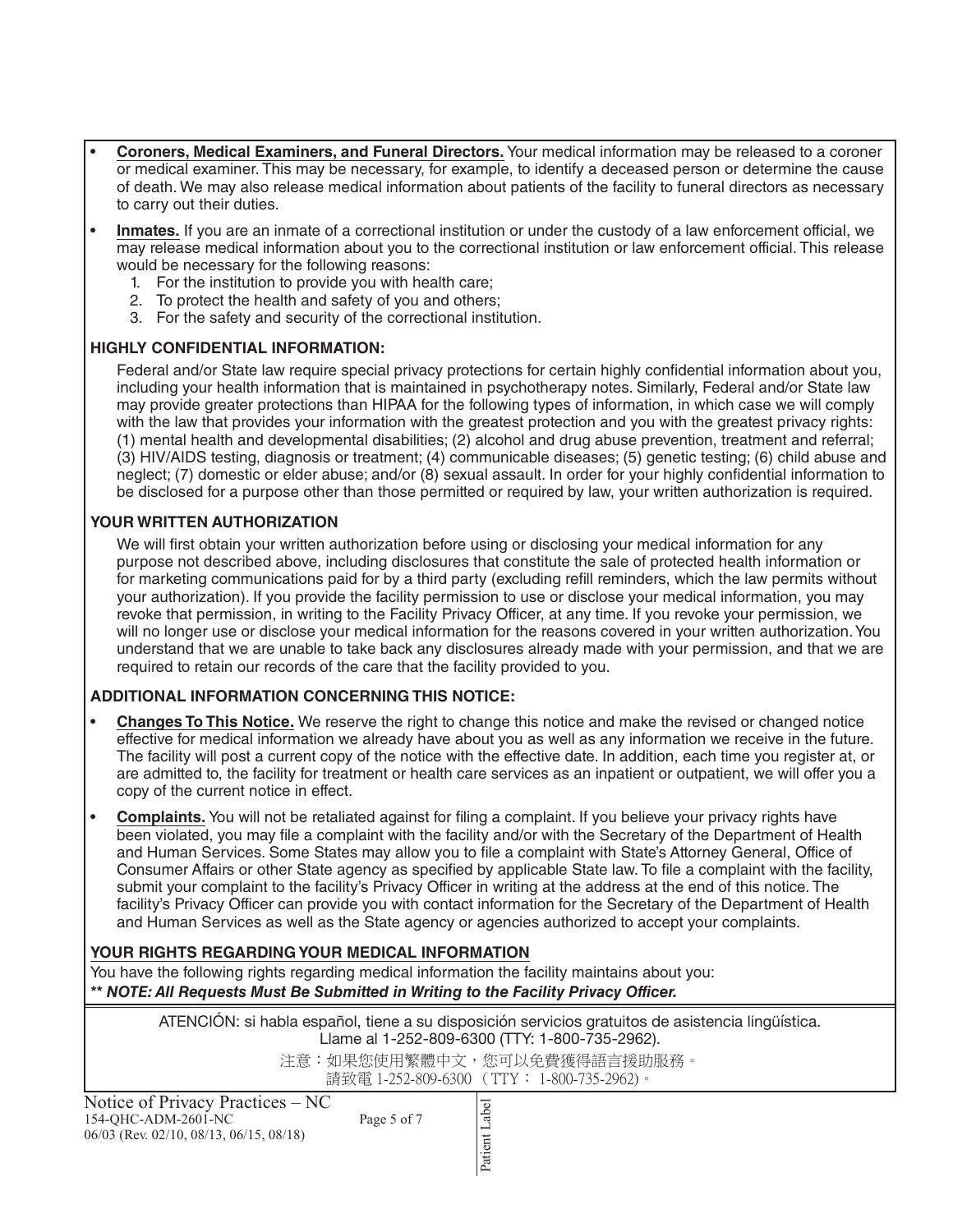• **Right to Request Access to Your Health Information.** You have the right to inspect and copy medical information that may be used to make decisions about your care for as long as we maintain such information. Such access will be granted by the facility in accordance with applicable law.

To inspect and copy medical information or to receive an electronic copy of the medical information, you must submit a written request. You may direct the facility to transmit the copy to another entity or person that you designate provided the choice is clear, conspicuous, and specific. If you request a paper copy of your information, we may charge a fee for the cost of copying, mailing or other supplies associated with your request.

If the facility uses or maintains an electronic health record with respect to your medical information, you have the right to obtain an electronic copy of the information if you so choose. The facility may charge a fee equal to its labor cost in providing the electronic copy (e.g., costs may include the cost of a flash drive, if that is how you request a copy of your information be produced). If you request an electronic copy of your information, we will provide the information in the format requested if it is feasible to do so. Please be aware that if you request us to share medical information by unencrypted e-mail, there is some risk that it could be read or accessed by a third party. We will confirm that you want to receive medical information by unencrypted e-mail before sending it to you.

We may deny your request to inspect and copy in some limited circumstances. If you are denied access to medical information, you may request that the denial be reviewed. Depending on the reason for the denial, another licensed health care professional, other than the person who denied your request, may be chosen by the facility to review your request and the denial. The facility will comply with the outcome of the review.

• **Right to Amend.** If you feel that medical information we have about you is incorrect or incomplete, you may ask us to amend the information. You have the right to request an amendment as long as the information is kept by or for the facility.

To request an amendment, you must submit a written request to the Facility Privacy Officer. You must also provide a reason that supports your request.

Your request for an amendment may be denied if:

- 1. Your request is not in writing or does not include a reason to support the request;
- 2. The medical information was not created by us, unless the person or entity that created the information is no longer available to make the amendment;
- 3. The medical information is not part of the medical information kept by or for the facility;
- 4. The medical information is not part of the information you would be permitted to inspect and copy; or
- 5. The medical information is accurate and complete.
- **Right to an Accounting of Disclosures.** You have the right to request an "accounting of disclosures." This is a list of certain disclosures we made outside of the facility of your medical information.

To request this list or accounting of disclosures:

- 1. You must submit your request in writing to the Facility Privacy Officer or Health Information Management (HIM) Department on the *Written Request For Accounting of Disclosures Form (HIM-3402).*
- 2. Your request must state a time period, which may not be longer than six years and may not include dates before April 14, 2003.
- 3. Your request should indicate in what form you want the list (for example, on paper, electronically).

The first list you request within a 12-month period will be free. For additional lists, we may charge you for the costs of providing the list. We will notify you of the cost involved and you may choose to withdraw or modify your request at that time before any costs are incurred.

ATENCIÓN: si habla español, tiene a su disposición servicios gratuitos de asistencia lingüística. Llame al 1-252-809-6300 (TTY: 1-800-735-2962).

注意:如果您使用繁體中文,您可以免費獲得語言援助服務。

請致電 1-252-809-6300 (TTY: 1-800-735-2962)。

| Notice of Privacy Practices – NC          |             |
|-------------------------------------------|-------------|
| 154-OHC-ADM-2601-NC                       | Page 6 of 7 |
| $06/03$ (Rev. 02/10, 08/13, 06/15, 08/18) |             |